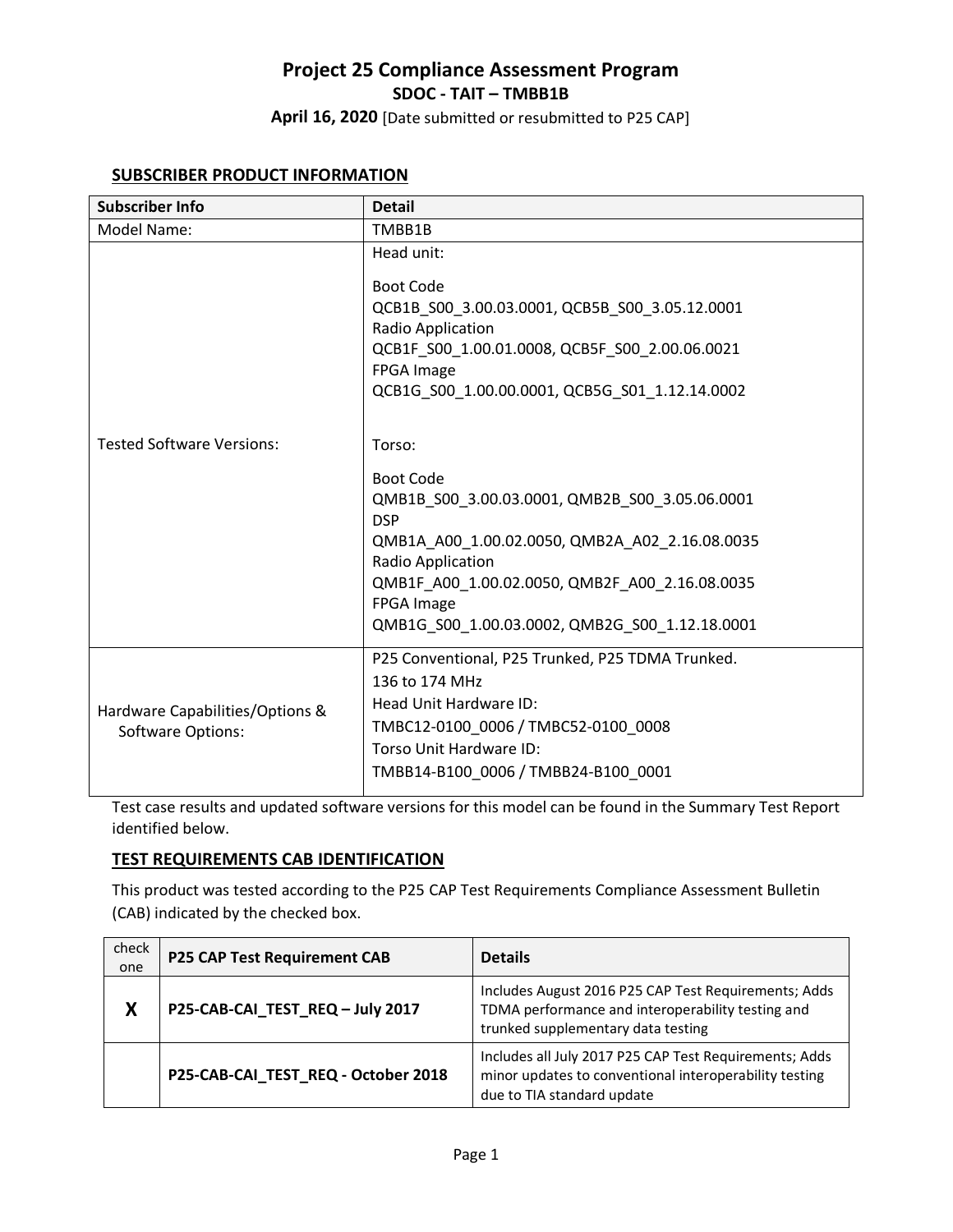**April 16, 2020** [date submitted or resubmitted to P25 CAP]

# **SUMMARY TEST REPORT IDENTIFIER[1](#page-1-0)**

| Summary Test Report (STR) Identifier: | STR - TAIT COMMUNICATIONS - SUBSCRIBER |
|---------------------------------------|----------------------------------------|
|---------------------------------------|----------------------------------------|

### **CONTACT INFORMATION**

| <b>Vendor Info</b>            | <b>Details</b>                     |
|-------------------------------|------------------------------------|
| Vendor Name:                  | <b>Tait Communications Limited</b> |
| Vendor Website URL:           | https://www.taitradio.com/         |
| P25 CAP Contact Name:         | David Jackson                      |
| P25 CAP Contact Phone:        | +64 3 357 0283                     |
| <b>P25 CAP Contact Email:</b> | david.jackson@taitradio.com        |

#### **ENCRYPTION STATEMENT**

This product complies with the P25 CAP Encryption Requirements CAB (P25-CAB-ENC\_REQ). The checked box indicates how the product was tested.

| $\sqrt{ }$ Tested with the AES 256 encryption algorithm and shall be available with AES 256 encryption at a<br>minimum or without any encryption of any type. |
|---------------------------------------------------------------------------------------------------------------------------------------------------------------|
| Tested without the AES 256 encryption algorithm and shall only be available without any encryption<br>of any type.                                            |

# **CONVENTIONAL PERFORMANCE**

The Subscriber product has been tested for Conventional Performance. All requirements were passed except for those requirements identified below under Unsupported or Failed Requirements.

#### P25 CAP Conventional Performance Testing Coverage

Receiver Tests: Reference Sensitivity, Faded Reference Sensitivity, Signal Delay Spread Capability, Adjacent Channel Rejection, Offset Adjacent Channel Rejection, Co-Channel Rejection, Spurious Response Rejection, Intermodulation Rejection, Signal Displacement Bandwidth, Late Entry Unsquelch Delay, and Receiver Throughput Delay.

Transmitter Tests: Unwanted Emissions (Adjacent Channel Power Ratio), Transmitter Power and Encoder Attack Time, Transmitter Throughput Delay, Frequency Deviation for C4FM, Modulation Fidelity, and Transient Frequency Behavior.

#### Unsupported or Failed Requirements

<span id="page-1-0"></span><sup>&</sup>lt;sup>1</sup> The Summary Test Report for this product is available upon request. Please send your STR request to [P25CAP@hq.dhs.gov](mailto:P25CAP@hq.dhs.gov) and please include the subscriber 'Vendor Name'.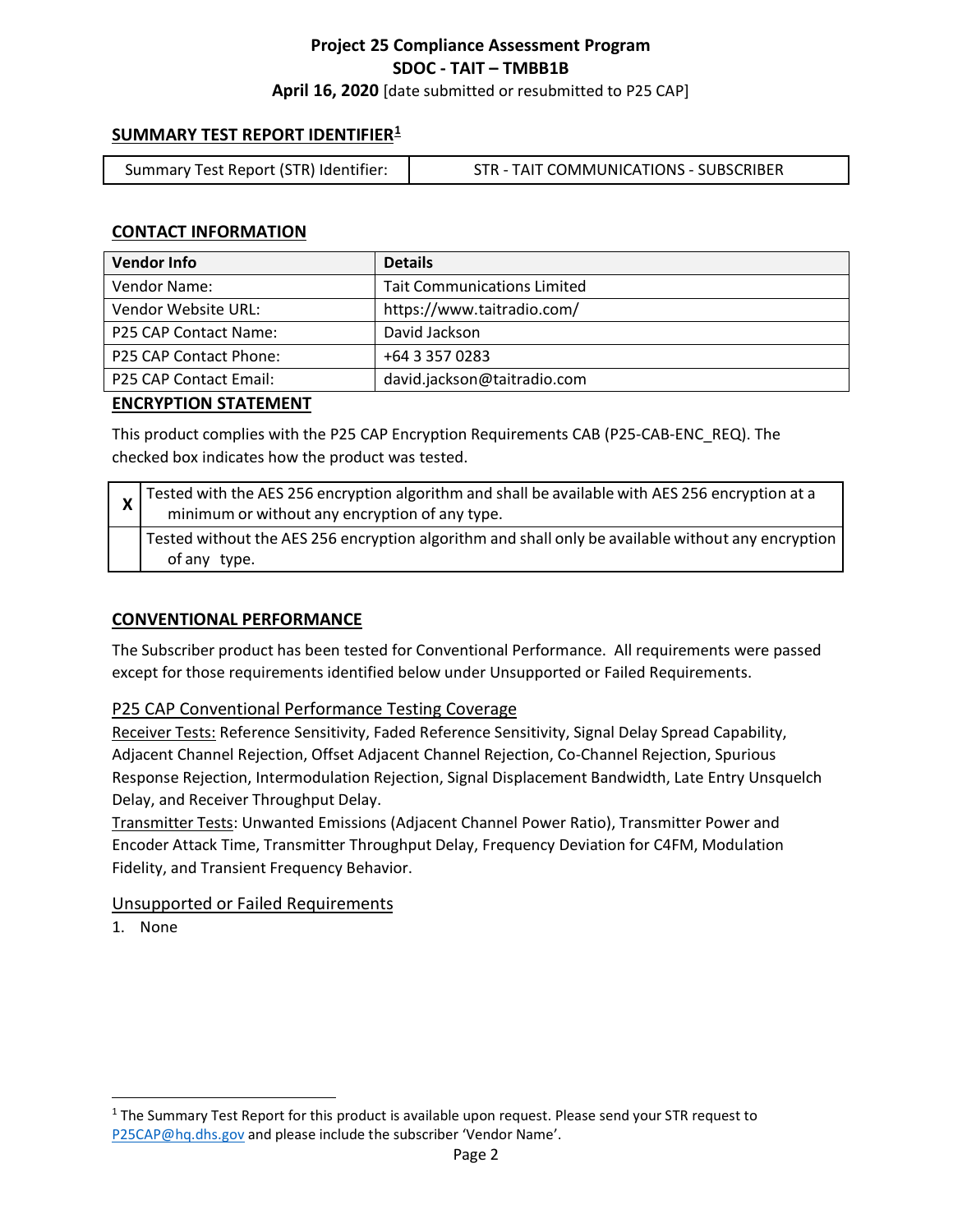**April 16, 2020** [date submitted or resubmitted to P25 CAP]

# **TRUNKING PERFORMANCE - FDMA**

The Subscriber product has been tested for Trunking Performance - FDMA. All requirements were passed except for those requirements identified below under Unsupported or Failed Requirements.

# P25 CAP FDMA Trunking Performance Testing Coverage

Receiver Tests: Reference Sensitivity, Faded Reference Sensitivity, Signal Delay Spread Capability, Adjacent Channel Rejection, Offset Adjacent Channel Rejection, Co-Channel Rejection, Spurious Response Rejection, Intermodulation Rejection, and Signal Displacement Bandwidth.

Transmitter Tests: Unwanted Emissions (Adjacent Channel Power Ratio), Power Attack time, Encoder Attack Time, Transmitter Throughput Delay, Frequency Deviation for C4FM, Modulation Fidelity, and Transient Frequency Behavior.

Trunked Tests: Trunking Control Channel Slot Times, Trunking Request Time, and Transmitter Time to Key on a Traffic Channel.

# Unsupported or Failed Requirements

- 1. The following functionality was not supported by the test equipment / representative base station repeater / FNE tested with the subscriber under test:
	- a. Trunking Control Channel Slot Times 37.5 ms Slot Encoder Attack Time
	- b. Trunking Control Channel Slot Times 37.5 ms Slot RF Power Attack Time
	- c. Trunking Control Channel Slot Times 37.5 ms Slot RF Power Turn Off Time
	- d. Trunking Request Time 37.5 ms Slot

# **TRUNKING PERFORMANCE - TDMA**

The Subscriber product has been tested for Trunking Performance - TDMA. All requirements were passed except for those requirements identified below under Unsupported or Failed Requirements.

# P25 CAP TDMA Trunking Performance Testing Coverage

Receiver Tests: Reference Sensitivity, Faded Reference Sensitivity, Signal Delay Spread Capability, Adjacent Channel Rejection, Offset Adjacent Channel Rejection, Co-Channel Rejection, Spurious Response Rejection, Intermodulation Rejection, and Signal Displacement Bandwidth.

Transmitter Tests: Unwanted Emissions (Adjacent Channel Power Ratio), Frequency Deviation for H-CPM, Modulation Fidelity, Symbol Rate Accuracy, H-CPM Logical Channel Power measurements, and H-CPM Channel Time Alignment.

# Unsupported or Failed Requirements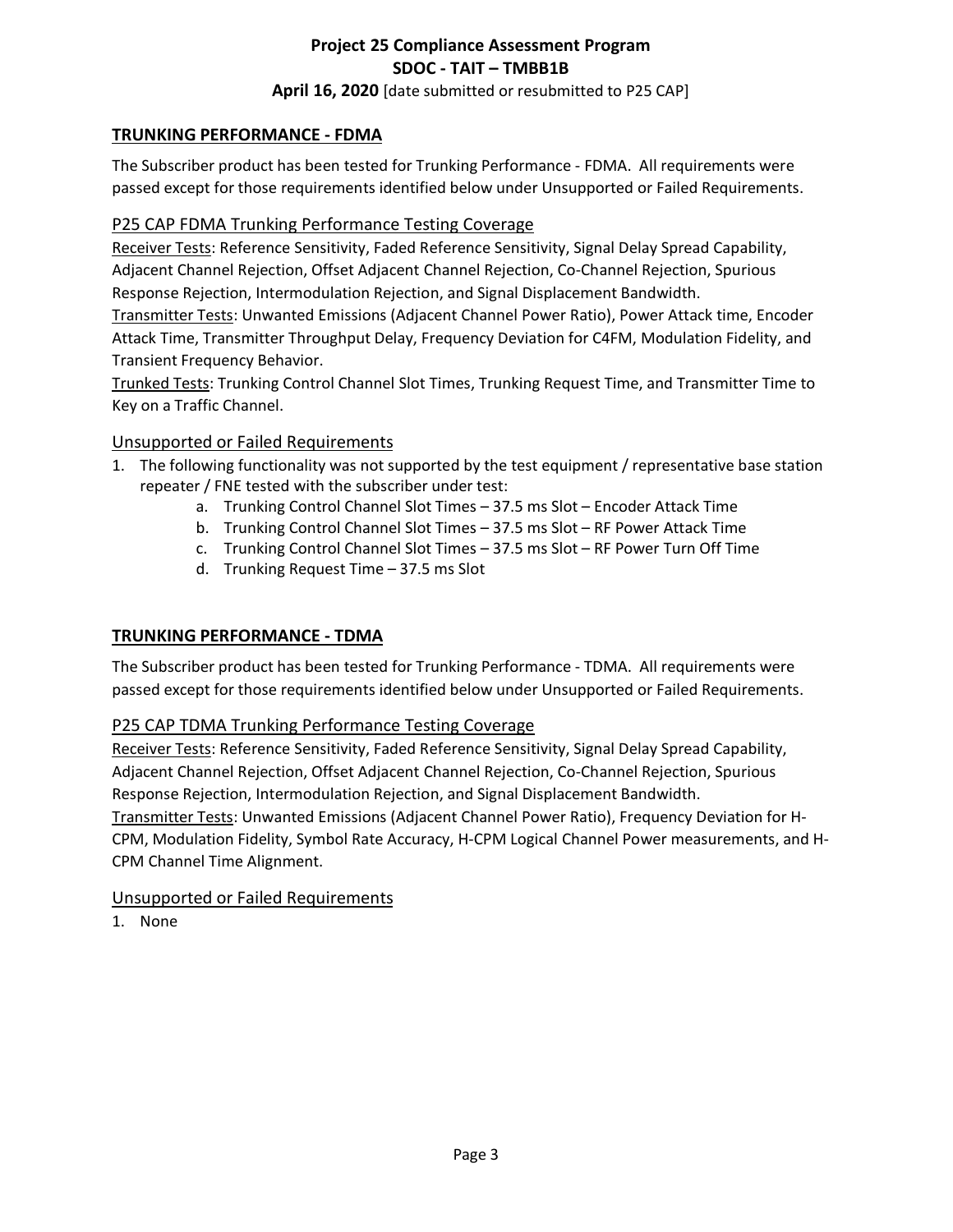**April 16, 2020** [date submitted or resubmitted to P25 CAP]

# **CONVENTIONAL DIRECT MODE INTEROPERABILITY**

The Subscriber product has been tested for Conventional Direct Mode Interoperability. All test cases were passed except for those test cases identified below under Unsupported or Failed Test Cases. Test cases that passed but require specific, sometimes optional, product capabilities are also identified below.

# P25 CAP Direct Mode Interoperability Testing Coverage

Network Access Code (NAC) Operation, Group Voice Call, Emergency Call, Unit-to-Unit Voice Call, Encryption, Call Alert, Radio Check, Message Update, Status Update, Status Query, and Radio Unit Monitor.

# Unsupported or Failed Test Cases

1. Radio Unit Monitor - Test Case 1 – Radio Unit Monitor Initiated by SU 1 – Group Call and Test Case 2 – Radio Unit Monitor Initiated by SU 5 – Group Call are unsupported.

# Optional Product Capabilities Required to Pass Test Cases

1. None

# **CONVENTIONAL REPEAT MODE INTEROPERABILITY**

The Subscriber product has been tested for Conventional Repeat Mode Interoperability. All test cases were passed except for those test cases identified below under Unsupported or Failed Test Cases. Test cases that passed but require specific, sometimes optional, product capabilities are also identified below.

# P25 CAP Repeat Mode Interoperability Testing Coverage

Network Access Code (NAC) Operation, Group Voice Call, Emergency Call, Unit-to-Unit Voice Call, Encryption, Call Alert, Radio Check, Message Update, Status Update, Status Query, and Radio Unit Monitor.

# Unsupported or Failed Test Cases

1. None

# Optional Product Capabilities Required to Pass Test Cases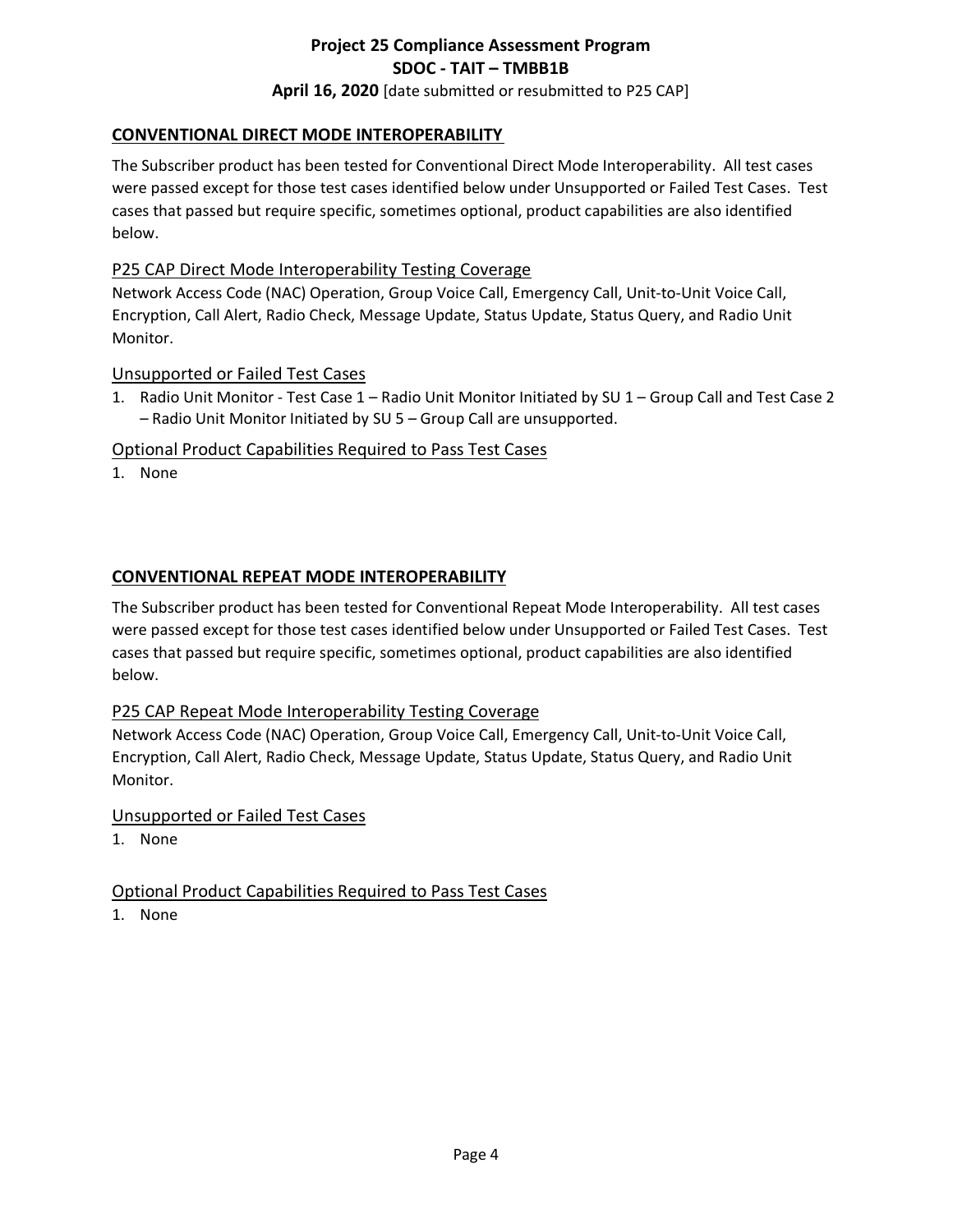**April 16, 2020** [date submitted or resubmitted to P25 CAP]

#### **CONVENTIONAL REPEAT MODE with DISPATCH MONITORING CONSOLE INTEROPERABILITY**

The Subscriber product has been tested for Conventional Repeat Mode with Dispatch Monitoring Console Interoperability. All test cases were passed except for those test cases identified below under Unsupported or Failed Test Cases. Test cases that passed but require specific, sometimes optional, product capabilities are also identified below.

#### P25 CAP Repeat Mode Interoperability Testing Coverage

Group Voice Call, Emergency Call, All Call, Unit-to-Unit Voice Call, Encryption, Emergency Alarm, Call Alert, Radio Check, Radio Unit Inhibit/Uninhibit, Message Update, Status Update, Status Query, and Radio Unit Monitor.

#### Unsupported or Failed Test Cases

- 1. Radio Unit Monitor Test Case 1 Radio Unit Monitor Initiated by DMC Group Call is unsupported
- 2. Emergency Call Test Case 2 Emergency Call from DMC and Message Update Test Case 1 Message Update from DMC and Test Case 2 – DMC to Group Message Update are unsupported by the representative FNE dispatch monitoring console tested with the subscriber under test

### Optional Product Capabilities Required to Pass Test Cases

1. None

### **TRUNKED SUBSCRIBER UNIT INTEROPERABILITY – FDMA**

The Subscriber product has been tested for Trunked Interoperability - FDMA. All test cases were passed except for those test cases identified below under Unsupported or Failed Test Cases. Test cases that passed but require specific, sometimes optional, product capabilities are also identified below.

#### P25 CAP FDMA Trunked Interoperability Testing Coverage

Full Registration, Group Voice Call, Unit to Unit Voice Call, Broadcast Voice Call, Affiliation, Announcement Group Call, Emergency Alarm, Emergency Group Call, Encryption, Intra-Location Registration Area Roaming, Deregistration, System Call, Call Alert, Short Message, Status Query, Status Update, Radio Unit Monitoring, Radio Unit Disable/Re-Enable, and Radio Check.

#### Unsupported or Failed Test Cases

- 1. Inter-SYS Roaming and Inter-WACN Roaming are unsupported
- 2. Unit-to-Unit Voice Call Test Case 5 Unit-to-Unit Call without Target Availability Check and Test Case 6 – Unit-to-Unit Call Queued without Target Availability Check and Radio Unit Monitoring- Test Case 4 – Group Silent are unsupported
- 3. Unit-to-Unit Voice Call Test Case 4 Unit-to-Unit Call Queued with Target Availability Check Traffic Channel Assignment Before Target Availability Check, System Call - Test Case 1 – System Call, and Radio Unit Monitoring- Test Case 1 – Individual Non-Silent, Test Case 2 – Individual Silent and Test Case 3 – Group Non-Silent are unsupported by the representative base station repeater tested with the subscriber under test

#### Optional Product Capabilities Required to Pass Test Cases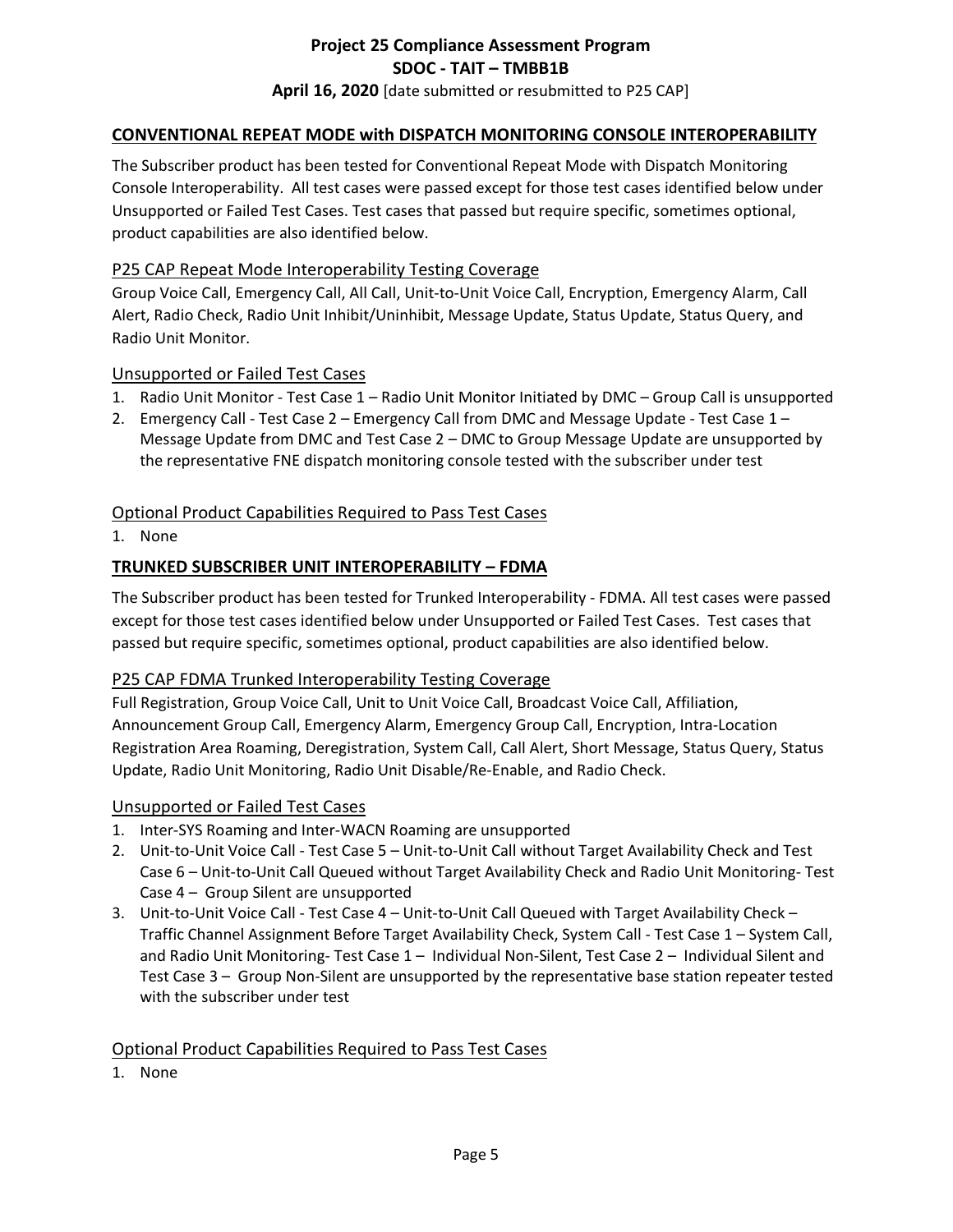# **Project 25 Compliance Assessment Program SDOC - TAIT – TMBB1B April 16, 2020** [date submitted or resubmitted to P25 CAP]

# **TRUNKED SUBSCRIBER UNIT INTEROPERABILITY – TDMA**

The Subscriber product has been tested for Trunked Interoperability - TDMA. All test cases were passed except for those test cases identified below under Unsupported or Failed Test Cases. Test cases that passed but require specific, sometimes optional, product capabilities are also identified below.

### P25 CAP TDMA Trunked Interoperability Testing Coverage

Registration, Group Voice Call, Unit-to-Unit Voice Call, Broadcast Call, Announcement Group Call, Emergency Group Call, Encryption Group Call, System Call, Radio Unit Monitoring, and Transmitting Subscriber Forced Preemption.

### Unsupported or Failed Test Cases

- 1. Inter-SYS Roaming and Inter-WACN Roaming are unsupported
- 2. Radio Unit Monitoring- Test Case 4 Group Silent is unsupported
- 3. Unit-to-Unit Voice Call Test Case 4 Unit-to-Unit Call Queued with Target Availability Check Traffic Channel Assignment Before Target Availability Check, System Call - Test Case 1 – System Call, and Radio Unit Monitoring- Test Case 1 – Individual Non-Silent, Test Case 2 – Individual Silent and Test Case 3 – Group Non-Silent are unsupported by the representative base station repeater tested with the subscriber under test